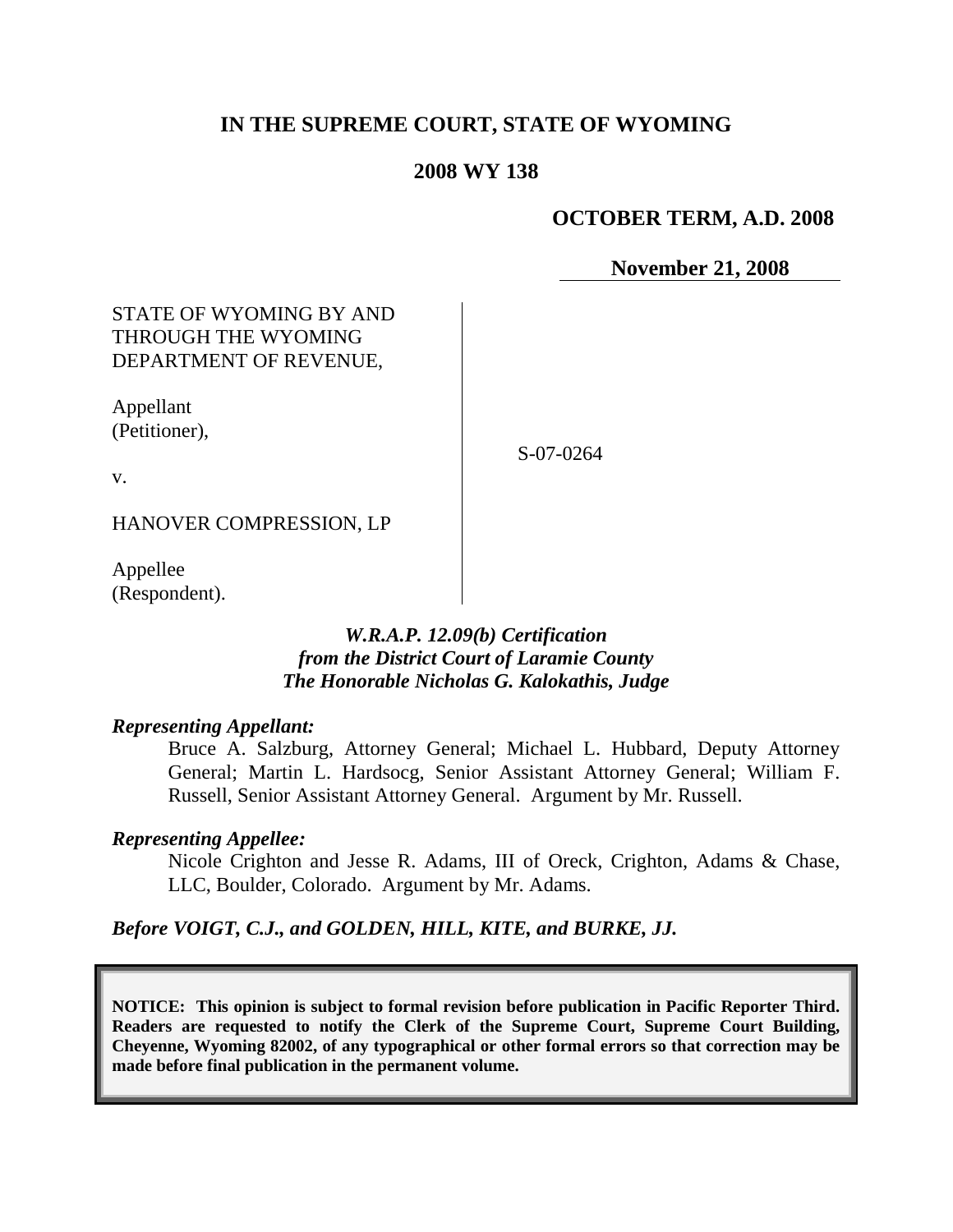# **VOIGT, Chief Justice.**

[¶1] In this case, the Wyoming Department of Revenue ("Department") challenges the Board of Equalization ("Board") determination that certain income received by Hanover Compression, LP ("Hanover") for the operation and maintenance of compressor facilities was exempt from sales tax. Finding no error, we will affirm.

## **ISSUE**

[¶2] Whether the compressor facilities maintained by Hanover fall within the definition of real property found in Wyo. Stat. Ann. § 39-15-101(a)(v) (LexisNexis 2007)?

### **FACTS**

[¶3] Williams Field Services Company ("Williams"), who is not a party to this matter, owns natural gas compressors located at Saddle Ridge and Frewen Lake compressor stations in Wyoming. Hanover operated and maintained the compressor facilities pursuant to a contract with Williams. Williams paid Hanover to monitor the operation of the compressor facilities and ensure they functioned within the appropriate parameters.

[¶4] In the fall of 2006, the Wyoming Department of Audit conducted a sales and use tax audit of Hanover's operations for the period of January 1, 2002 though December 31, 2004. The audit revealed that Hanover had not been paying sales tax on the income received for its work on the Williams compressor facilities. The Department of Revenue, based on the audit findings, issued an assessment to Hanover seeking to collect sales tax allegedly owed by Hanover during the audit period.

[¶5] Hanover appealed the Department's determination and assessment to the Board. Under Wyoming tax law, sales taxes are collected on income received for repair, operation, and improvement to *personal property*. 1 However, no sales taxes are paid on such services to *real property*. Therefore, the question before the Board was whether the compressor facilities were to be considered real or personal property. The Department considered them personal property and argued that income received by Hanover for its work on the compressor facilities was subject to sales tax. Hanover contended that the compressor facilities were real property and the income was exempt from sales tax.

[¶6] A hearing convened on May 15, 2007. The Board reversed the Department's determination and concluded that the compressor facilities were real property and therefore Hanover was not required to pay sales tax on its income related to the service of

<sup>1</sup> The specific statutory provisions will be cited and discussed in the "Discussion" section below (*see infra*  $\P$  8).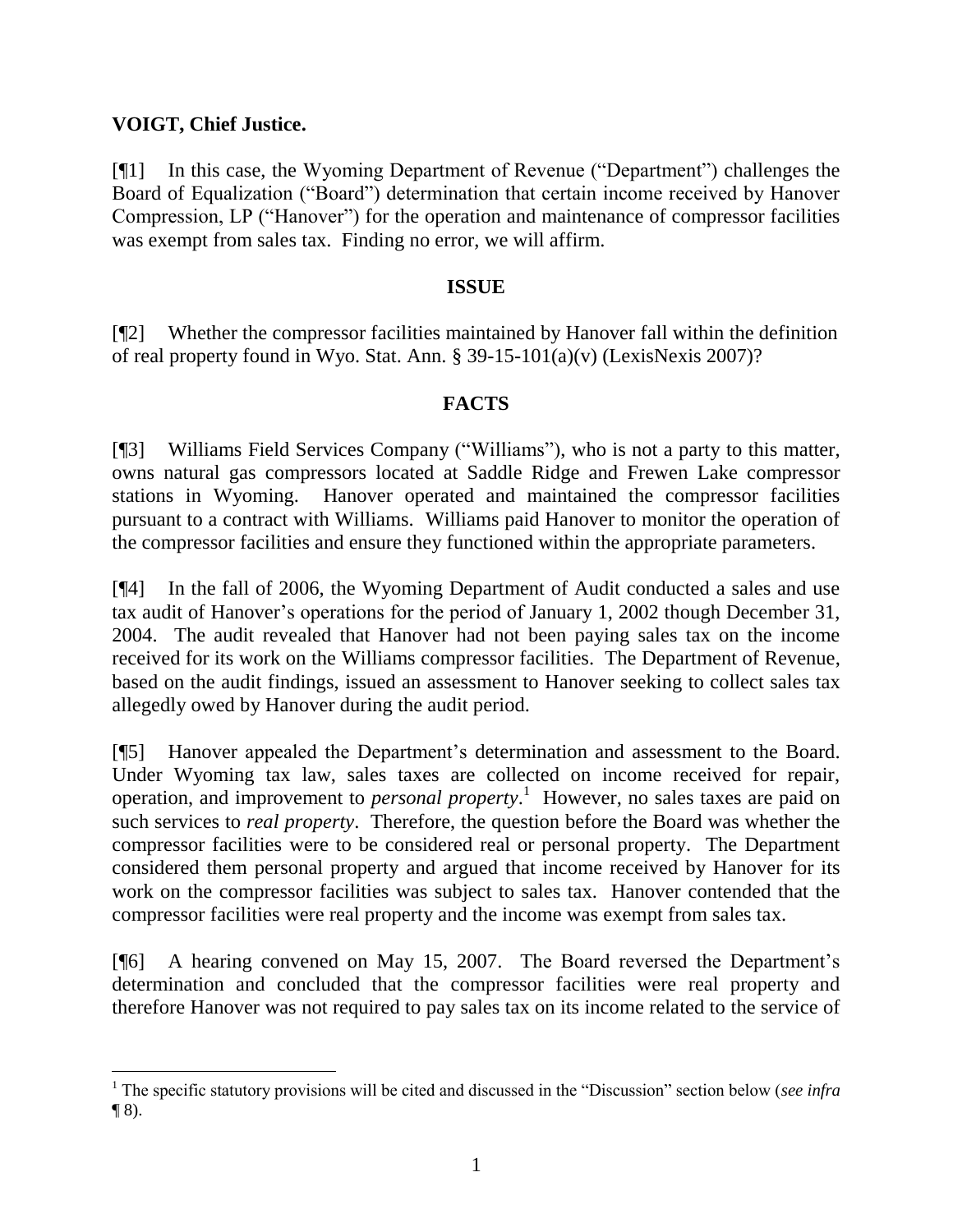the compressor facilities. The Department filed a Petition for Review of Administrative Action in the district court, and the parties filed a joint motion to certify that matter to this Court.

#### **STANDARD OF REVIEW**

[¶7] When we review cases certified to this Court pursuant to W.R.A.P. 12.09(b), we apply the appellate standards applicable to the court of the first instance. *State ex rel. Wyo. Dep't of Revenue v. Buggy Bath Unlimited, Inc.*, 2001 WY 27, ¶ 5, 18 P.3d 1182, 1185 (Wyo. 2001); *see also Union Tel. Co. v. Wyo. Pub. Serv. Comm'n*, 907 P.2d 340, 341-42 (Wyo. 1995). Wyo. Stat. Ann. § 16-3-114 (LexisNexis 2005) governs judicial review of administrative decisions. *Buggy Bath Unlimited, Inc.*, ¶ 5, 18 P.3d at 1185; *Everheart v. S & L Indust.*, 957 P.2d 847, 851 (Wyo. 1998).

> When an appealing party contests an agency's findings of fact, we examine the entire record to determine if the agency's findings are supported by substantial evidence. *RT Commc'ns, Inc. v. State Bd. of Equalization*, 11 P.3d 915, 920 (Wyo. 2000). If the agency's findings of fact are supported by substantial evidence, we will not substitute our judgment for that of the agency and will uphold the factual findings on appeal. *Id.*

. . . .

We review an agency's conclusions of law *de novo. Wyo. Dep't of Revenue v. Guthrie*, 2005 WY 79, ¶ 13, 115 P.3d 1086, 1091 (Wyo. 2005). If a conclusion of law is in accord with the law, it is affirmed. *Airtouch Commc'ns, Inc. v. Dep't of Revenue*, 2003 WY 114, ¶ 10, 76 P.3d 342, 347 [(Wyo. 2003)]. "However, when the agency has failed to properly invoke and apply the correct rule of law, we correct the agency's error." *Id.* This case requires interpretation of the relevant tax statutes. Statutory interpretation is a question of law. *Powder River Coal Co. v. Wyo. State Bd. of Equalization*, 2002 WY 5, ¶ 6, 38 P.3d 423, 426 (Wyo. 2002); *Chevron U.S.A., Inc. v. State*, 918 P.2d 980, 983 (Wyo. 1996).

*Powder River Coal Co. v. Wyo. Dep't of Revenue*, 2006 WY 137, ¶¶ 7-9, 145 P.3d 442, 445-46 (Wyo. 2006).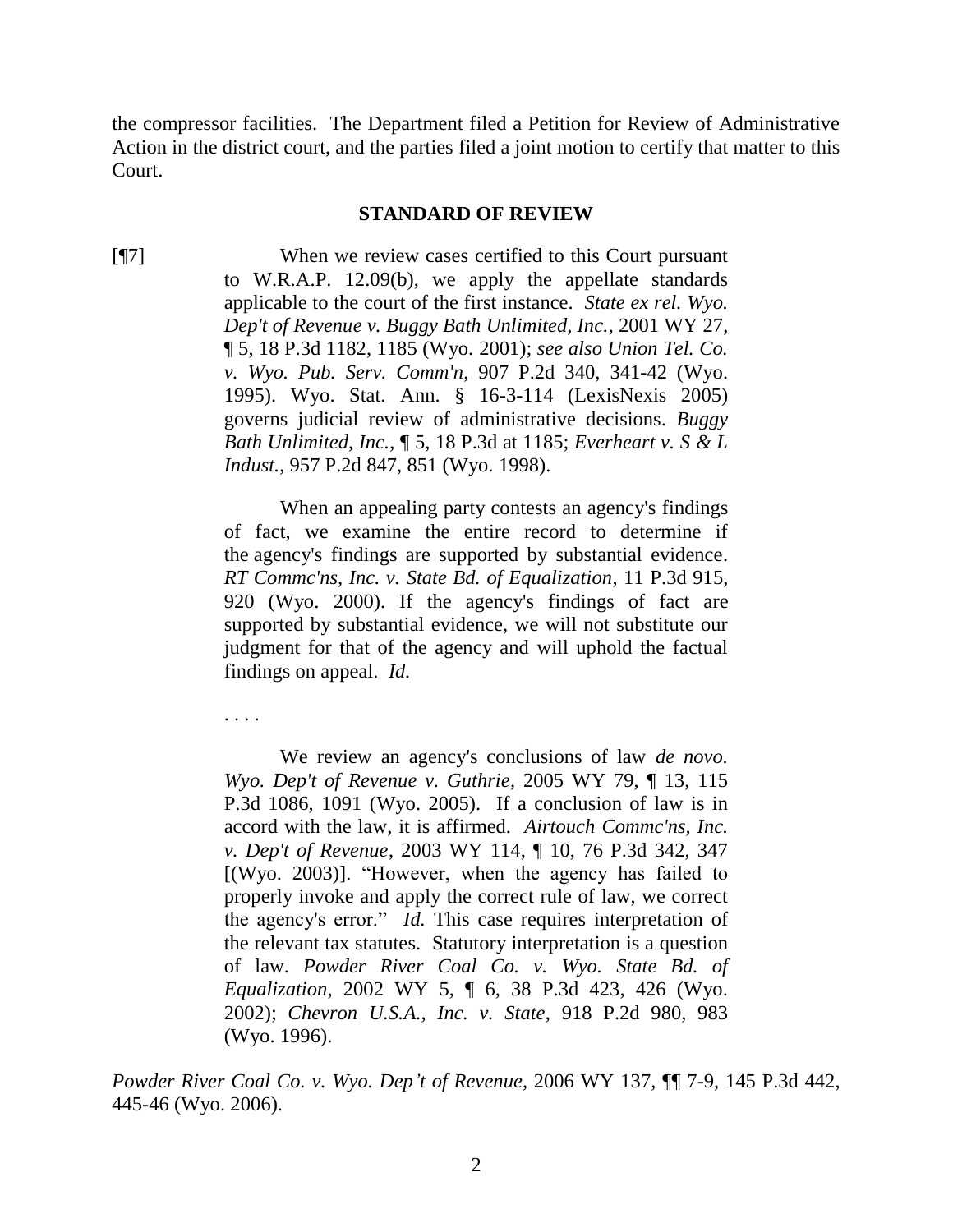#### **DISCUSSION**

[¶8] Our analysis of whether the Board was correct in determining that the compressor facilities are real property and that Hanover is therefore not responsible for payment of sales tax, is twofold. First, we must determine whether the Board's interpretation of Wyo. Stat. Ann. § 39-15-101(a)(v) was in accord with the law. Second, we must review the Board's application of the statute to the facts, and ensure that the Board's decision is supported by substantial evidence. We turn first to the legal question, which is one of statutory interpretation.

> In interpreting statutes, our primary consideration is to determine the legislature's intent. All statutes must be construed in *pari materia* and, in ascertaining the meaning of a given law, all statutes relating to the same subject or having the same general purpose must be considered and construed in harmony. Statutory construction is a question of law, so our standard of review is de novo. We endeavor to interpret statutes in accordance with the legislature's intent. We begin by making an inquiry respecting the ordinary and obvious meaning of the words employed according to their arrangement and connection. We construe the statute as a whole, giving effect to every word, clause, and sentence, and we construe all parts of the statute in *pari materia*. When a statute is sufficiently clear and unambiguous, we give effect to the plain and ordinary meaning of the words and do not resort to the rules of statutory construction. *Wyoming Board of Outfitters and Professional Guides v. Clark*, 2001 WY 78, ¶ 12, 30 P.3d 36, ¶ 12 (Wyo. 2001); *Murphy v. State Canvassing Board*, 12 P.3d 677, 679 (Wyo. 2000). Moreover, we must not give a statute a meaning that will nullify its operation if it is susceptible of another interpretation. *Billis v. State*, 800 P.2d 401, 413 (Wyo. 1990) (citing *McGuire v. McGuire*, 608 P.2d 1278, 1283 (Wyo. 1980)).

Moreover, we will not enlarge, stretch, expand, or extend a statute to matters that do not fall within its express provisions. *Gray v. Stratton Real Estate*, 2001 WY 125, ¶ 5, 36 P.3d 1127, ¶ 5 (Wyo. 2001); *Bowen v. State*, *Wyoming Real Estate Commission*, 900 P.2d 1140, 1143 (Wyo. 1995).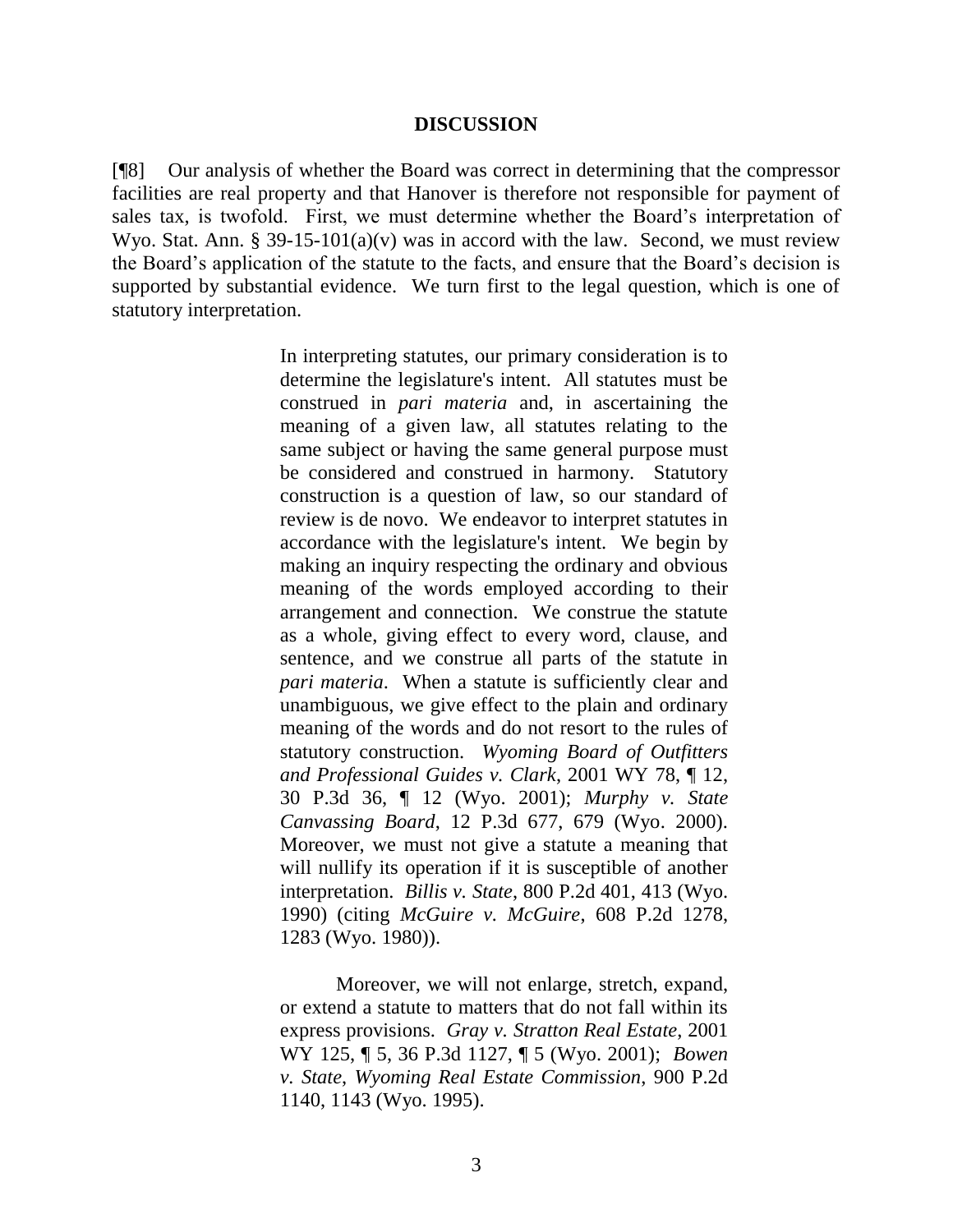*Loberg v. Wyo. Workers' Safety & Comp. Div*., 2004 WY 48, ¶ 5, 88 P.3d 1045, ¶ 5 (Wyo. 2004) (quoting *Board of County Comm'rs of Teton County v. Crow*, 2003 WY 40, ¶¶ 40-41, 65 P.3d 720, ¶¶ 40-41 (Wyo. 2003)). Only if we determine the language of a statute is ambiguous will we proceed to the next step, which involves applying general principles of statutory construction to the language of the statute in order to construe any ambiguous language to accurately reflect the intent of the legislature. If this Court determines that the language of the statute is not ambiguous, there is no room for further construction. We will apply the language of the statute using its ordinary and obvious meaning.

*BP Am. Prod. Co. v. Wyo. Dep't of Revenue*, 2005 WY 60, ¶ 15, 112 P.3d 596, 604 (Wyo. 2005).

[¶9] With these concepts in mind, we turn to the specific language of relevant statutes. First, Wyo. Stat. Ann. § 39-15-103(a)(i)(J) (LexisNexis 2007) provides:

- (a) Taxable event. The following shall apply.
	- (i) Except as provided by W.S. 39-15-105, there is levied an excise tax upon:
		- . . . . (J) The sales price paid for services performed for the repair, alteration or improvement of tangible personal property;

The statutes do not define personal property; however, real property, for purposes of assessing sales taxes, is defined in Wyo. Stat. Ann.  $\S$  39-15-101(a)(v)(A) through (D) (LexisNexis Supp. 2008).

> (v) "Real property" means land and appurtenances, including structures affixed thereto. An article shall be considered real property if:

- (A) It is buried or embedded; or
- (B) It is physically or constructively annexed to the real property; and
- (C) It is adapted to the use of the real property; and
- (D) Considering the purpose for which the annexation was made, one can reasonably infer that it was the intent of the annexing party to make the article a permanent part of the real property.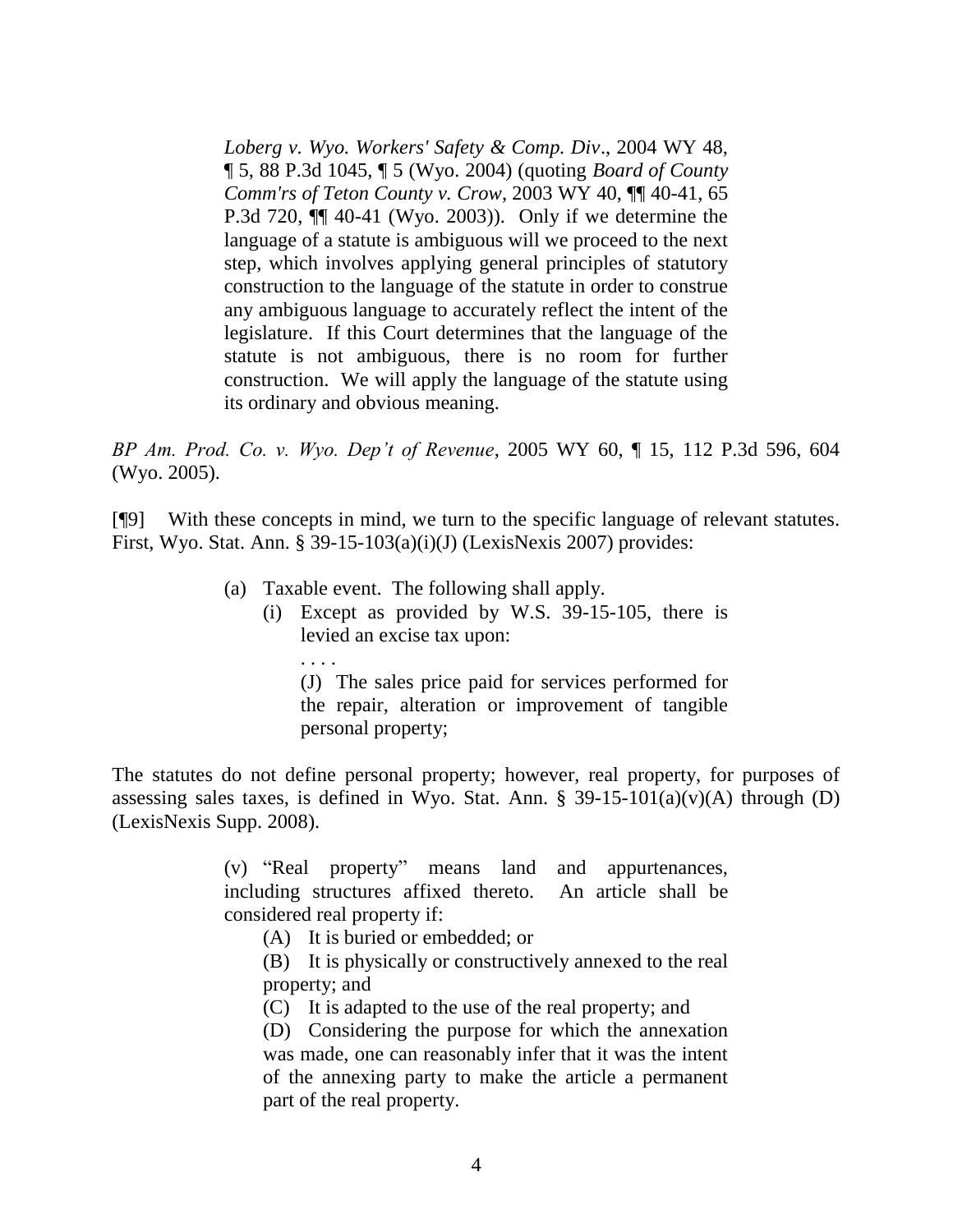[¶10] The Board interpreted the definition of real property found in the above statute as follows:

> 77. There is an important difference between the first sentence incorporating the original real property definition, and the added language of the second sentence. The first sentence refers to land and appurtenances, and structures affixed thereto, which over time have unquestionably been viewed as real property. They are neither portable nor easily moved.

> 78. In contrast, the second sentence of the statute added in 1999, refers to an "article." Such term is not statutorily defined, thus a determination of legislative intent allows consideration of the undefined term according to its common meaning. *Fraternal Order of Eagles Sheridan Aerie No. 186, Inc. v. State of Wyoming*, 2006 WY 4, ¶ 53, Fn. 17, 126 P.3d 847, 865 (Wyo. 2006). An "article" by common definition and understanding indicates something quite different from an appurtenance or a structure. An article is, in common understanding, an item which is portable, which is easily movable such as an article of clothing or an article of luggage. *Black's Law Dictionary*, p. 106  $(7<sup>th</sup>$  Ed. 1999); *Webster's New World College Dictionary*, p. 80 (4<sup>th</sup> Ed. 2002).

> 79. The Legislature, by adding the "article" sentence to the definition of real property, in effect included within the definition of real property for sales and use tax purposes two distinct types of property. The definition now includes first, traditional land, appurtenances, and structures, and secondly, "articles" which, while generally portable and moveable, are to be considered real property if certain requirements are fulfilled.

Applying that interpretation to the facts before it, the Board then found:

86. The compressor buildings at both Frewen Lake and Saddle Ridge, along with the compressor units as housed and attached are structures affixed to land, and thus real property as defined by the first sentence of Wyo. Stat. Ann.  $§$  39-15-101(a)(v).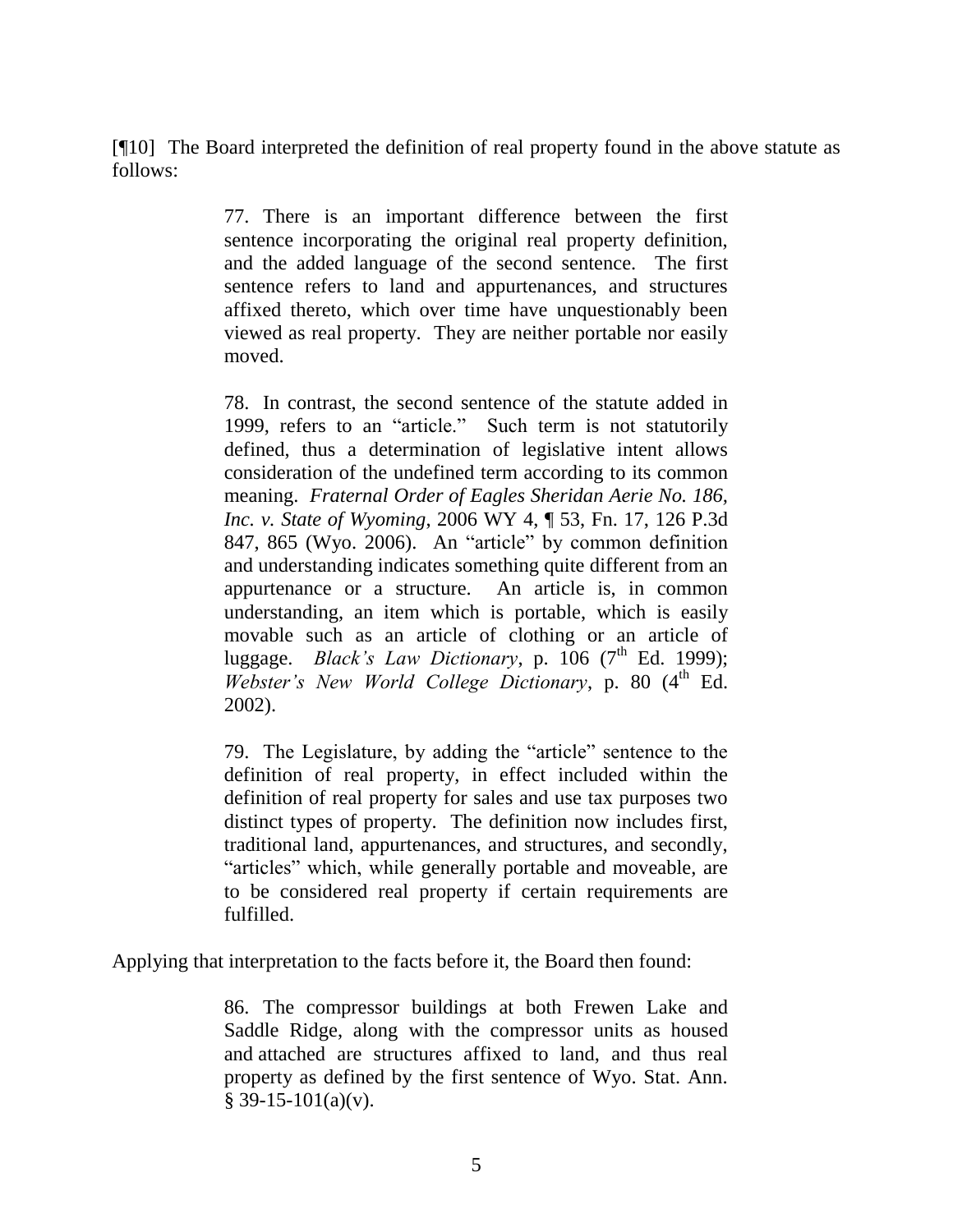[¶11] On appeal, the Department challenges the Board's conclusion that compressor facilities are real property. The Department does not dispute the Board's conclusion that the compressor facilities are "structures," as set forth in the first sentence § 39-15-  $101(a)(v)$ . In its brief, the Department states:

> In short, neither party appealed the conclusion that the first and second sentences in the definition of "real property" are mutually exclusive. And neither party appealed the finding that the compressors are "structures" as defined by the first sentence of the statute. Consequently, the only issue before this Court is whether the compressors are real property within the meaning of "land and appurtenances, including structures affixed thereto."

Instead of challenging the Board's interpretation of the statute, the Department now argues that even if the compressor facilities are "structures" under the statute, a common law analysis of fixtures should be applied and these "structures" should be considered personal property. Specifically, the Department relies on a common law three-part test used to determine if a chattel is appurtenant to real estate. In response, Hanover contends that the Board's unchallenged finding that the compressor facilities are "structures" is in accordance with the law, supported by substantial evidence, and therefore must be affirmed.

[¶12] With regard to the Board's interpretation of the statute, we agree with Hanover (and the Department) that, as a matter of law, the Board properly interpreted the plain language of Wyo. Stat. Ann. § 39-15-101(a)(v). With regard to the application of that statute to this case, we will briefly look to the plain and ordinary meaning of the terms "structure" and "affixed" to determine if the Board's ultimate finding is correct. According to *Webster's* a "structure" is simply "something constructed or built." *Webster's Third New International Dictionary* 2267 (3d ed. 1993). Another definition, from *Black's Law Dictionary* defines "structure" as "[a]ny construction, production or piece of work artificially built up or composed of parts purposefully joined together <a building is a structure>." *Black's Law Dictionary* 1464 (8th ed. 1999). The term "affixed" is defined as: "to attach physically (as by nails or glue) . . . to attach in any way." *Webster's Third New International Dictionary* 36 (3d ed. 1993).

[¶13] The Board described the compressor facilities as follows:

86. . . . Each compressor building is affixed to a concrete foundation or pad. Each compressor unit, composed of an engine, compressor, associated piping, and in some instances a cooler, as aligned on a skid, is bolted to a concrete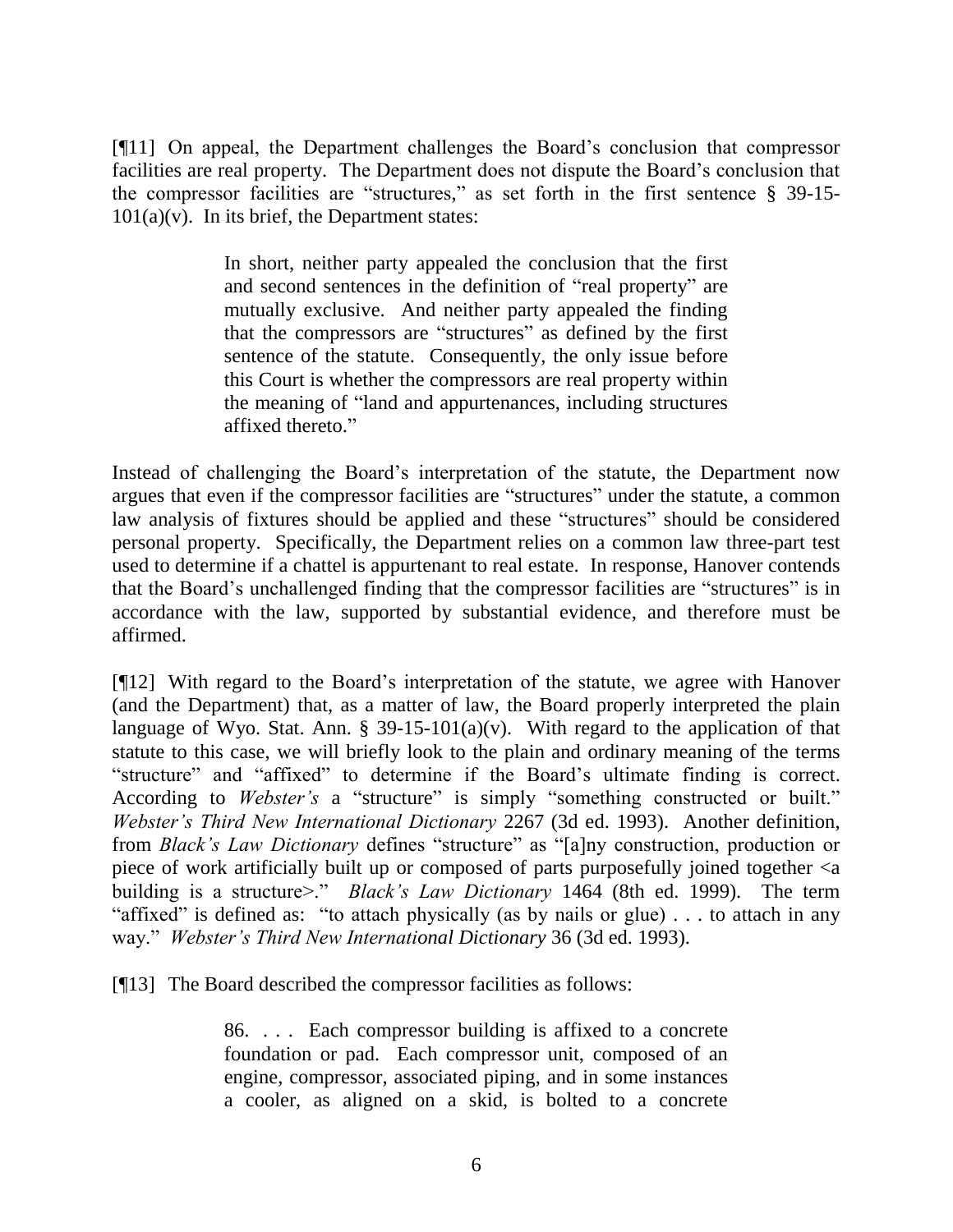foundation. The compressor unit is attached by jack-bolts with concrete grout added around the unit to prevent its high vibration levels from causing it to creep out of alignment on the foundation. The unit is then hard-wired and plumbed into the compressor building.

. . . .

88. The structural nature of the compressor units as affixed within and attached to the compressor buildings is reinforced by the extensive procedures required to remove a compressor unit. The compressor building must be removed. The compressor unit must be broken free from the foundation with jack hammers. The piping and cooler must be removed. The unit must then be removed with a crane.

[¶14] Comparing the description of the compressor facilities to the plain meaning of the terms "structure" and "affixed," it is clear that the compressor facilities fit within the statutory definition of real property. As noted previously, the department does not dispute that the compressor facilities are "structures" under the statute; rather, the Department attempts to classify them as personal property by applying a common law analysis of fixtures. The Department's position, however, runs afoul of two important principles of statutory construction. First, as we have said, we give effect to the plain and ordinary meaning of the words and will not resort to the rules of statutory construction when a statute is clear and unambiguous. *Wyo. Bd. of Outfitters & Prof'l Guides v. Clark*, 2001 WY 78, ¶ 12, 30 P.3d 36, 41 (Wyo. 2001). As applied to the facts presented here, the statute is plain and unambiguous that the compressor facilities are real property, and therefore we find it unnecessary and inappropriate to look any further than the language of the statute.

[¶15] Second, the Department's argument concerning the law of fixtures focuses on when goods, or items of personal property, "become so related to particular real property that an interest in them arises under real property law." Wyo. Stat. Ann. § 34.1-9-  $102(a)(x)$  (LexisNexis 2007). This analysis is unnecessary, however, inasmuch as the second sentence of  $\S$  39-15-101(a)(v) addresses when "an article," typically considered personal property, may be "considered real property." Applying a fixtures analysis would make this portion of the statute unnecessary, and we have said we will not give a statute a meaning that nullifies its operation if it is susceptible to another interpretation. *Billis v. State*, 800 P.2d 401, 413 (Wyo. 1990).